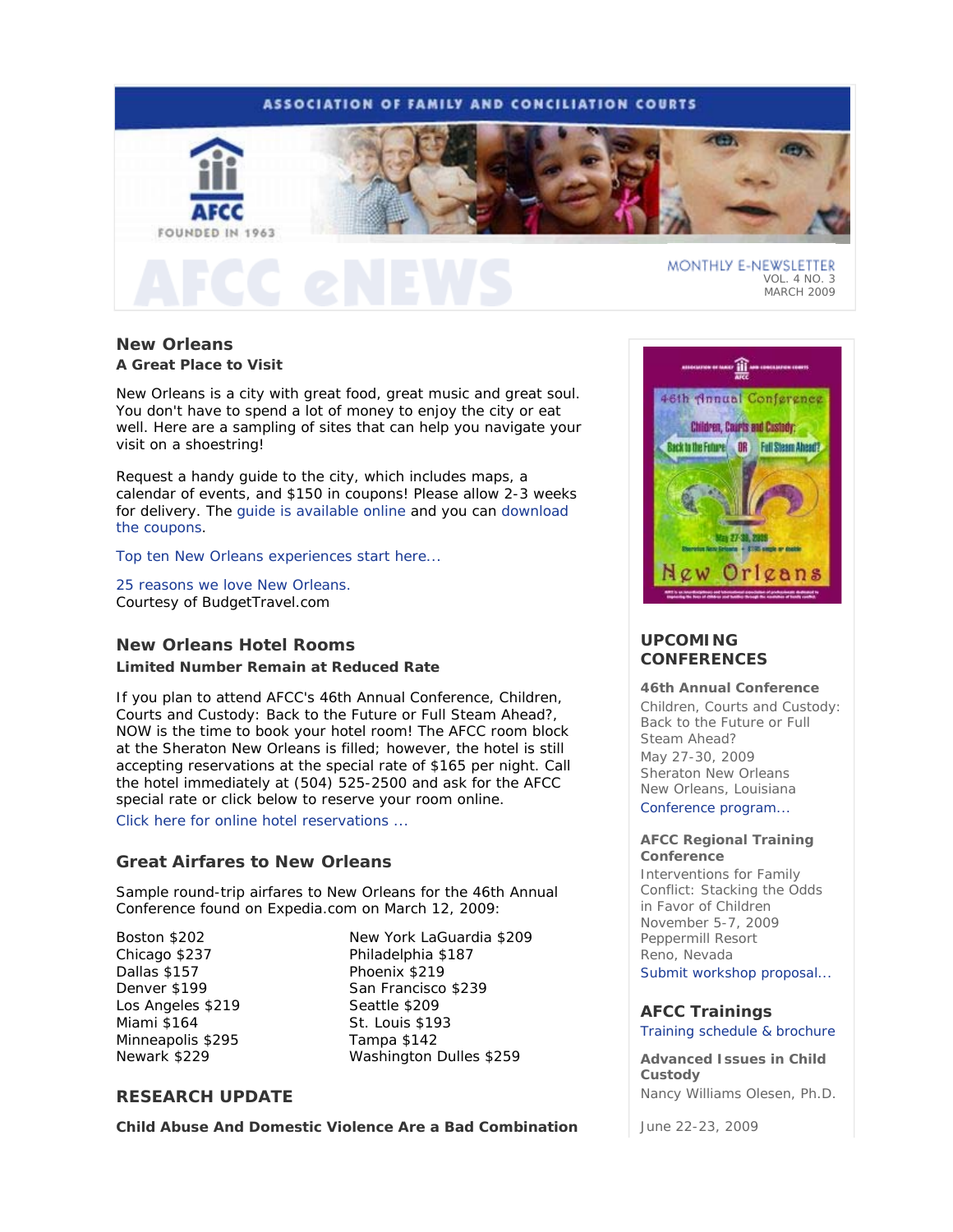## *Courtesy of J.M. Craig Press, Inc.*

We have reviewed a number of articles that evaluated the impact of domestic violence on children. This review article captures a large number of additional factors that may contribute to better and worse outcomes and helps us understand just how complex this issue can be.

Read more...

# **ASK THE EXPERTS**

## **Ten Tips for Parents about Children and Divorce**

*by Jennifer McIntosh, Ph.D., North Carlton, Victoria, Australia* 

Jennifer McIntosh is a clinical and developmental psychologist, therapist and researcher. She is the founding director of Family Transitions, a Melbourne-based center devoted to the study and treatment of family trauma, with a focus on child protection matters and high conflict divorce.

Click here for her top ten tips...

# **FEATURED ARTICLE**

**The Mediation Industry: Our Time Has Come**  *by Jim Melamed, Courtesy of Mediate.com* Could the use of mediation be increasing during our difficult times? The answer by my direct day-to-day experience is absolutely "yes." Mediation has proven itself to be "better, faster and cheaper" and those marketplace qualities have come to matter more than ever.

Read more...

# **Featured Blogs and eNewsletters**

There are so many informative family law Blogs and eNewsletters available. This month AFCC would like to feature several:

Walzer & Melcher LLP, in southern California, are publishing an informative eNewletter with case law and news articles about divorce and other aspects of family law.

Barbara Glesner Fines, Ruby M. Hulen Professor of Law at the University of Missouri, Kansas City edits the Family Law Prof Blog, which provides family law resources, information and news for the academic community.

Richard Gould-Saltman, in southern California, writes the Family Law Guy Blog including news, views and ruminations.

Annette Burns, a family lawyer in Phoenix, Arizona helping people find a way through relationship dispute issues, writes a Blog called Hey Annette about family law issues.

If you write a family law blog or eNewsletter, or read a particularly informative and/or entertaining one, please let AFCC know at editor@afccnet.org.

# **INTERNATIONAL NEWS**

*Courtesy of Economist.com*

International marriages are crumbling with the global economy, revealing unseen pitfalls in cross-border divorce law. Good news Chicago, Illinois

**Parenting Coordination: Advanced Practice and Skills** 

*Joan B. Kelly, Ph.D.* June 24-25, 2009 Chicago, Illinois

# **AFCC Chapters**

**Massachusetts Chapter Annual Conference** April 3, 2009 Regis College Weston, Massachusetts www.maafccnet.org

# **Ontario Chapter**

**Annual Conference** April 3, 2009 130 West Event Center Toronto, Ontario, Canada www.afccnet.org

#### **Minnesota Chapter**

**Annual Conference** April 24, 2009 St. Paul Campus University of Minnesota St. Paul, Minnesota www.afccnet.org

# **JOIN AFCC**

Are you a member? Join or Renew...

AFCC offers member benefits that promote excellence in practice. View member benefits...

## **EMAIL UPDATE**

Subscribe, Unsubscribe or Update Your Email Address AFCC will never share, distribute or publicize your email address.

**ABOUT AFCC eNEWS**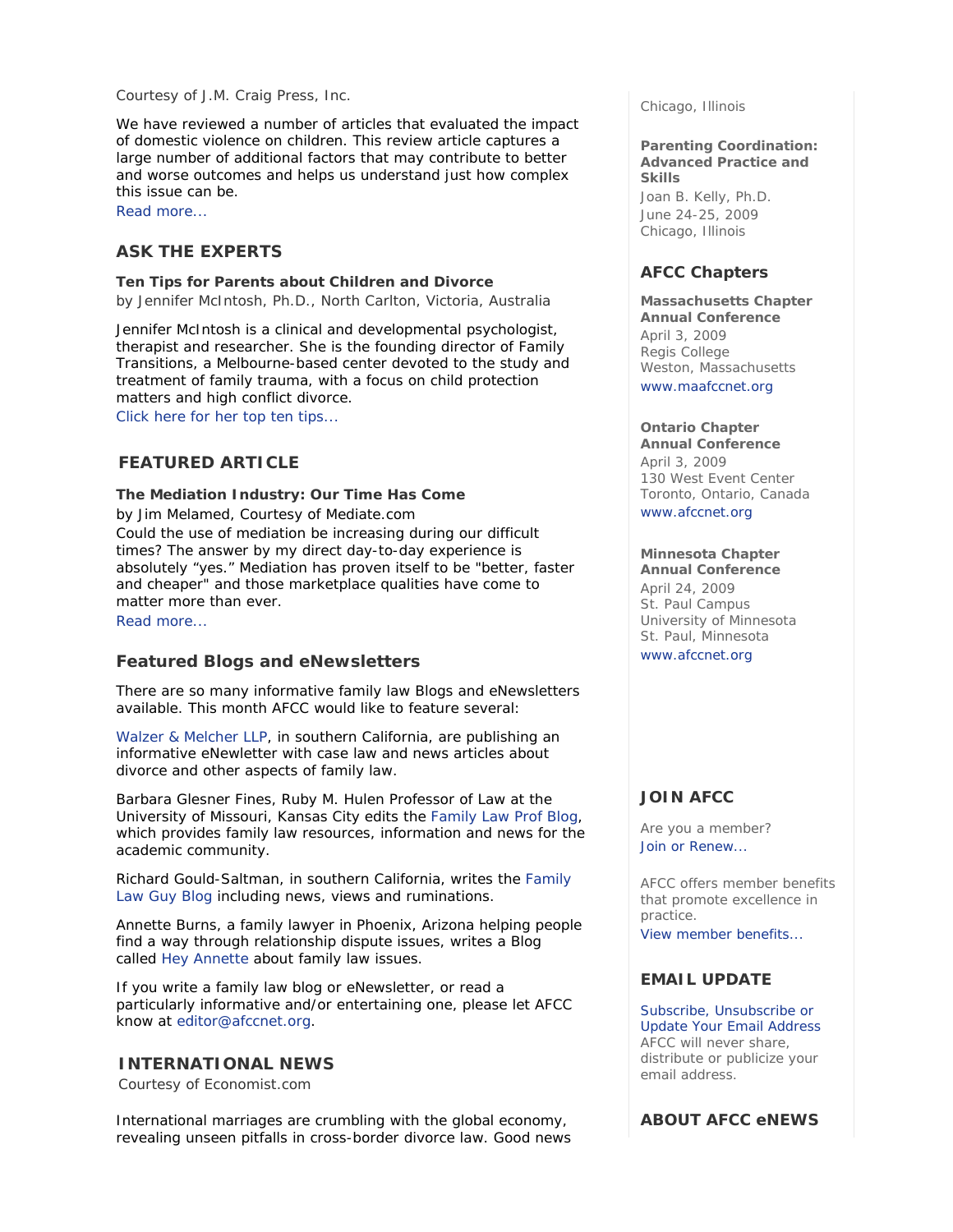for lawyers.... Marriages that thrive on money may wither with thrift. That is a depressing lesson from the world economic crisis, which has brought a surge in business for divorce lawyers in former boomtowns such as London and New York. Read more...

# **Other Conferences of Interest**

The American Bar Association Family Law Section Spring CLE Conference will take place at the Hilton Baltimore in Maryland, April 22-25, 2009. Program sessions will cover topics such as: alimony, alternative dispute resolution, child support, domestic violence, ethics, international law, marital property, reasonable compensation, recession issues, taxation, and trial practices and techniques. Some of these sessions are produced in cooperation with the American Institute of Certified Public Accountants. ABA FLS is also pleased to present a special track of programming on assisted reproductive technologies. For more information about the conference or to register, visit the ABA Web site.

# **AFCC Regional Training Conference Call for Presenters**

AFCC is accepting workshop proposals for the Regional Training Conference, *Interventions for Family Conflict: Stacking the Odds in Favor of Children*, November 5-7, 2009, in Reno, Nevada. Proposals are now being accepted for three-hour training workshops on interventions for family conflict. The conference will have individual tracks for judges, mediators, legal professionals, custody evaluators, and parenting coordinators. Workshops should combine a focus on skill-development and theory that can be incorporated into practice. More information...

Professionals dedicated to improving the lives of children and families through the resolution of family conflict

Submit a proposal...

*AFCC eNEWS* is a monthly e-newsletter published by the Association of Family and Conciliation Courts (AFCC). *AFCC eNEWS* provides professionals with time sensitive and up-to-date topics including practice tips, research innovations and international news.

AFCC eNEWS archive...

## **Web Site Version:**

If you are having trouble viewing this email correctly, please view the Web site version by clicking here.

## **Editor:**

Leslye Hunter editor@afccnet.org

AFCC welcomes your comments, questions or feedback. Please email the editor by clicking here.

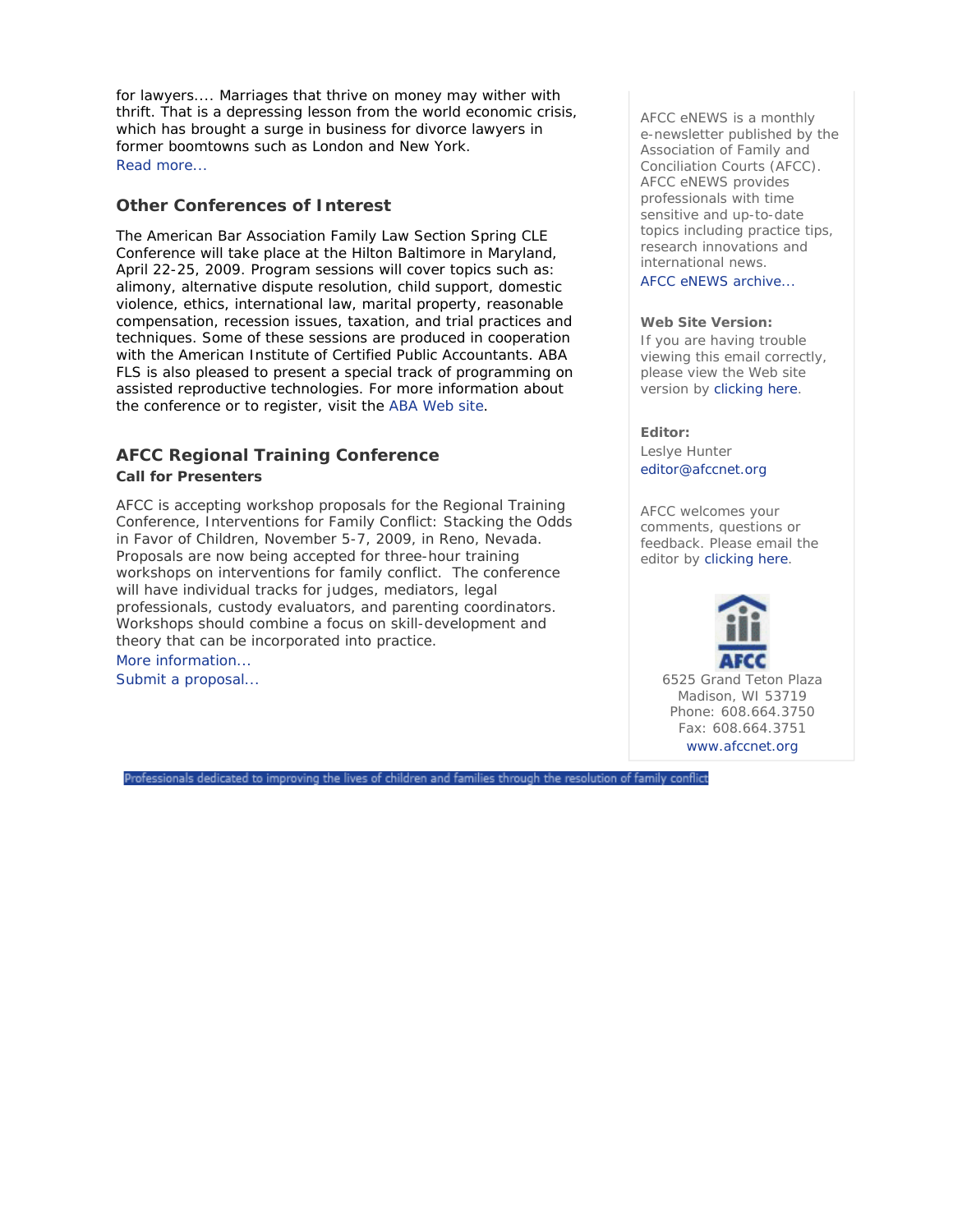



## **MEMBER CENTER**

**Family Court Review** 

**AFCC Conference Audio** 

**AFCC News** 

**Member Directory** 

- **Member Resources**
- **Chapter Resources**

#### **AFCC HOME**



## **Child Abuse and Domestic Violence Are a Bad Combination**

*Courtesy of J.M. Craig Press, Inc.*

*Herrenkohl, T.I., Sousa, C., Tajima, E. A., Herrenkohl, R. C., and Moylan, C. A. [2008]. Intersection of Child Abuse and Children's Exposure to Domestic Violence. Trauma, Violence, and Abuse, 9, 84 - 99.*

We have reviewed a number of articles that evaluated the impact of domestic violence on children [See Digests: 5, 4; 6, 6; 7, 5 & 7; and 8, 5, 8, & 9]. This review article captures a large number of additional factors that may contribute to better and worse outcomes and helps us understand just how complex this issue can be.

The authors found that:

Of those persons who experienced child abuse or domestic violence in their homes, between 41% and 57%, depending on the study, said that they had experienced both. In a related study, the authors reported that when children lived in homes where there was domestic violence, the children were 3 to 9 times more likely to also have been abused. A variety of factors were found to contribute to these problems. They included poverty, parental unemployment, substance abuse, and a criminal history.

The adverse outcomes are similar. They include depression, isolation, anxiety, greater delinquency, school problems, and subsequent victimization. On the other hand, the authors found a variety of factors that helped children cope and mitigated their mistreatment. These included higher IQ, better self image, the presence of one stable caretaker, greater levels of independence, peer disapproval of parental maltreatment, religious involvement, and a determination not to act as their abusive parent had.

Unfortunately, the mitigating factors did not have the influence one would have hoped. While it was true that these factors helped, they did not overcome the impact of the mistreatment that the children suffered.

#### **Critical Analysis**

This is a literature review of 119 articles that the authors selected from over 500 published works. This large number of studies adds weight to their findings. On the other hand, most literature reviews involve selecting studies based on a rather specific list of criteria that must be met for inclusion. Such a process improves the reliability of the findings, but this study did not do that. As a result it captures more scholarly work, but the findings may be less reliable.

#### **Recommendations**

Many of our readers may not be familiar with a body of work often referred to as resilience. This established work looks at the factors that may help children cope with adversity. It is important to know this information so as to not assume that all victims will grow up and suffer from the list of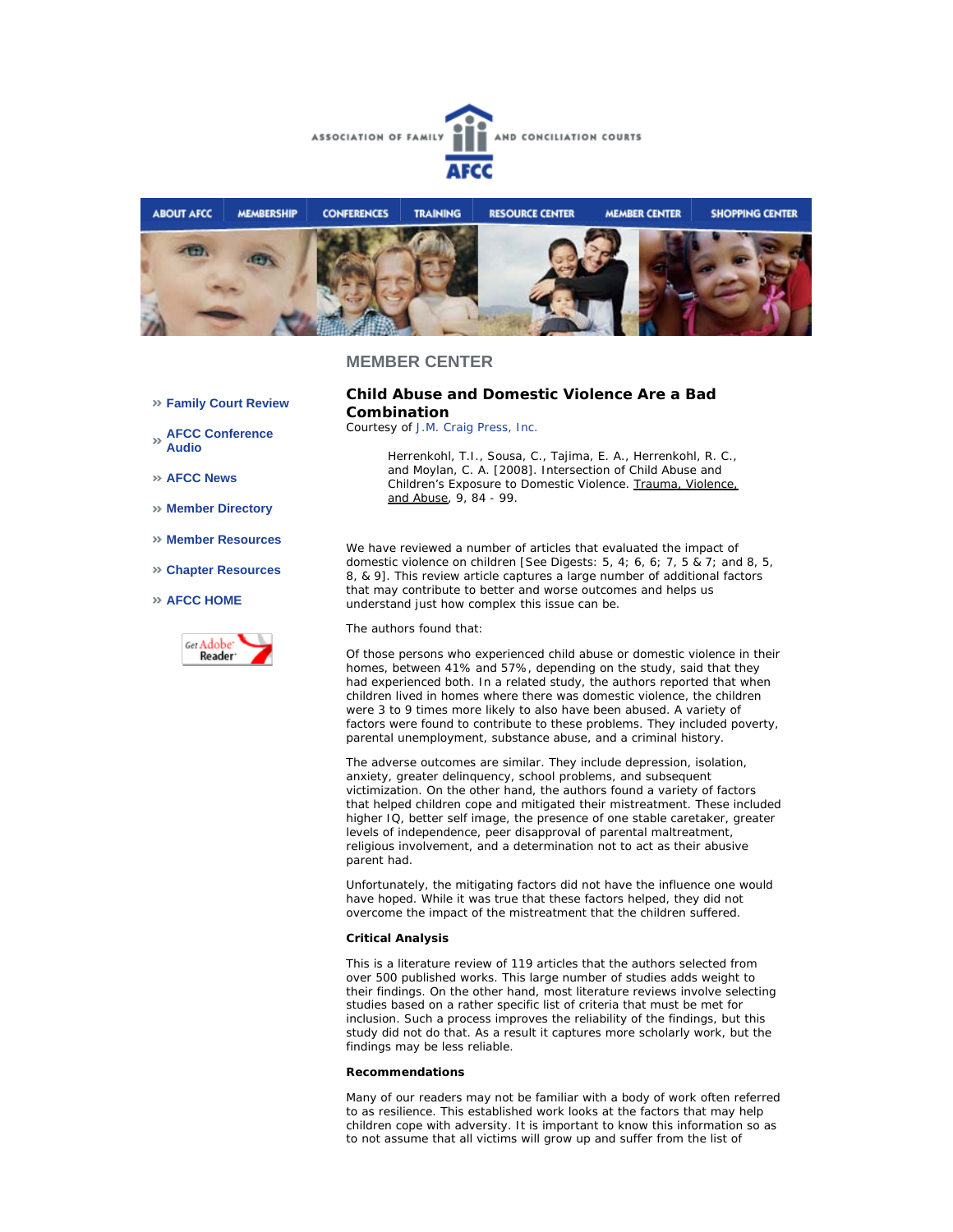horrors noted above. On the other hand, child mistreatment has long and deleterious effects that are not easily overcome no matter how resilient a child may be.

This is a literature review and as such, it adds no new knowledge. We reviewed it because it contains a wealth of information and provides a easy reference for those who need to find this information quickly.

For this as well as other valuable research visit J.M. Craig Press online at *www.jmcraig.com or call (877) 960-1474. AFCC members receive a 25% discount on all J.M. Craig Products.*

J.M. Craig Press, Inc., 12810 Hillcrest Road, Suite 217 Dallas, TX 75230 (972) 960-1472 or (877) 960-1474

*Copyright © 1999 - 2008 J.M. Craig Press, Inc.*

6525 Grand Teton Plaza, Madison, WI 53719 Phone 608.664.3750 Fax 608.664.3751 afcc@afccnet.org www.afccnet.org

Search - Site Map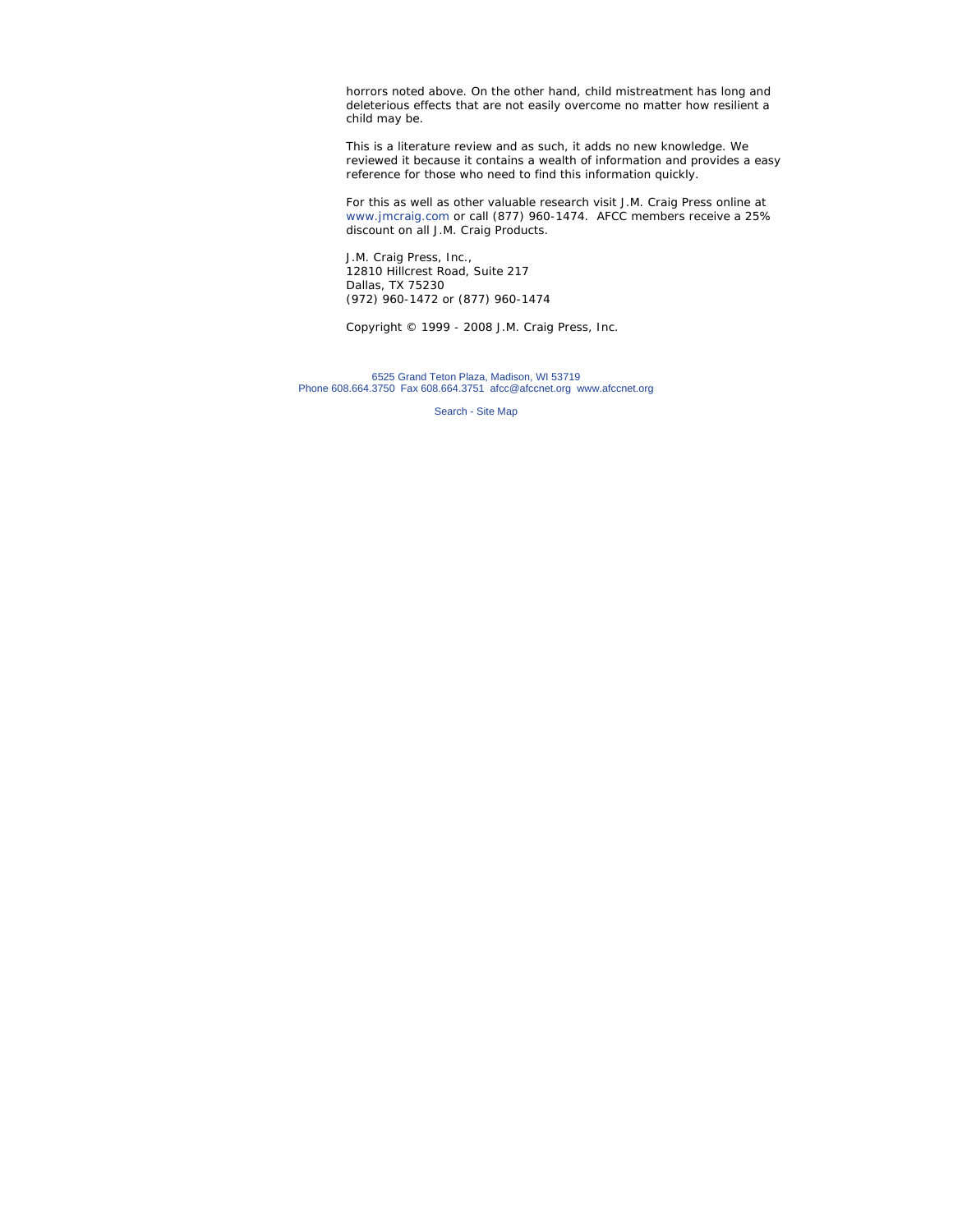



## **MEMBER CENTER**

#### **Family Court Review**

**AFCC Conference Audio** 

**AFCC News** 

- **Member Directory**
- **Member Resources**
- **Chapter Resources**

#### **AFCC HOME**



## **ASK THE EXPERTS**

**Ten Tips for Parents About Children and Divorce**

*by Jennifer McIntosh, Ph.D., North Carlton, Victoria, Australia*

#### **1. Parents have a large influence on children's divorce outcomes**

To a great extent, your child's outcomes after divorce are in your hands. That's the good news, and the challenging news as well. The way you go about divorce will make a difference to your children's ability to cope with the family separation, as well as their long term well-being.

#### **2. Warmth, availability and emotional safety**

It's important during and following divorce for parents to be available and responsive to their children. That means warm, real time parenting, not good time over-compensating. Let your children know you are willing to hear about all of their feelings – not just the ones that feel good or seem fair.

#### **3. Doing the emotional work**

Being available to your children means clearing a space in your own mind for thinking clearly about them. Sadness, anger or confusion are normal and necessary emotions for children as well as parents after divorce. Adjustment and working it through is what matters.

## **4. Keeping it predictable**

Just like before divorce, infants and children after separation need predictability, routines, practical support, and emotional scaffolding from Mom and Dad. They need parents to stay attuned and be responsive to their needs. Make sure your parenting arrangements enable this to happen.

#### **5. Cleaning up the conflict**

Parents may take awhile to sort through the conflict that came with the separation. Get all the support you need to sort it through as early as possible and go back to your mediator or counsellor for "tune-ups" as needed. While you are in the thick of parenting decisions and settlements, your children shouldn't be. Reassure them you are working to resolve things.

#### **6. Divorcing your spouse, not your child's other parent**

Building a parenting alliance with your ex partner is crucial to your child's emotional security after separation. That doesn't mean being best friends, but it does mean agreeing on how to communicate safely and effectively about your child's needs. Enlist the support of a good mediator if that is hard to achieve on your own.

#### **7. Don't drag it out**

The longer parents' take to build an alliance and resolve their disputes, the more energy a child has to use to cope with strain and stress in the family. That can drain a child of energy they need to get on with their normal development: learning, building their identity and esteem, having good friendships, and achieving their goals.

#### **8. Legal advice versus legal action**

Many parents benefit from the advice of lawyers, to inform them about their rights and responsibilities in making parenting plans and resolving